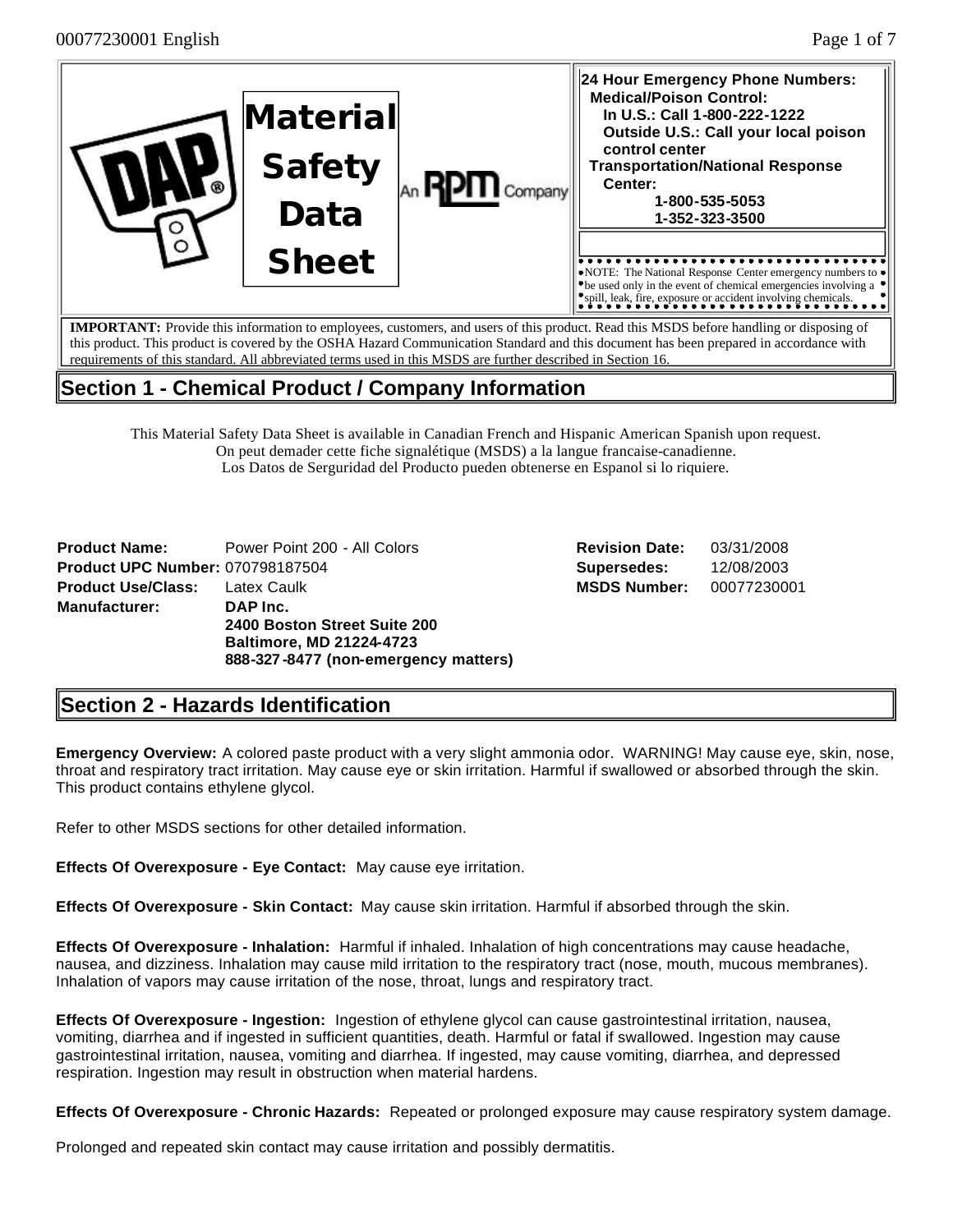### 00077230001 English Page 2 of 7

The International Agency for Research on Cancer (IARC) has determined that crystalline silica in the form of quartz or cristobalite that is inhaled from occupational sources is carcinogenic to humans (Group 1- carcinogenic to humans). Refer to IARC Monograph 68, Silica, Some Silicates and Organic Fibres (published in June 1997) in conjunction with the use of these materials. The National Toxicology Program (NTP) classifies respirable crystalline silica as "known to be a human carcinogen". Refer to the 9th Report on Carcinogens (2000). The American Conference of Governmental Industrial Hygienists (ACGIH) classifies crystalline silica, quartz, as a suspected human carcinogen (Group A2). Breathing dust containing respirable crystalline silica may not cause noticeable injury or illness even though permanent lung damage may be occurring. Inhalation of dust may have the following serious chronic health effects: Excessive inhalation of respirable dust can cause pneumoconiosis, a respiratory disease, which can result in delayed, progressive, disabling and sometimes fatal lung injury. Symptoms include cough, shortness of breath, wheezing, non-specific chest illness and reduced pulmonary function. Smoking exacerbates this disease. Individuals with pneumoconiosis are predisposed to develop tuberculosis. There is some evidence that breathing respirable crystalline silica or the disease silicosis is associated with an increased incidence of significant disease endpoints such as scleroderma (an immune system disorder manifested by fibrosis of the lungs, skin and other internal organs) and kidney disease. Prolonged, repeated, or high exposures may cause weakness and depression of the central nervous system. Overexposure may cause kidney, cardiovascular, skin and liver damage.

Formaldehyde vapor is a known animal carcinogen according to OSHA and NTP and is considered possibly carcinogenic to humans by inhalation. The International Agency for Research on Cancer considers formaldehyde to be a human carcinogen.

A mixture of diisodecyl phthalate and diisononyl phthalate has been tested in a two-generation toxicity study in laboratory animals. No effects on reproductive parameters were seen. However, a small but statistically significant increase in early offspring mortality was seen at high oral doses. The significance of this to humans is uncertain.

The mixture of phthalate esters contained within this product has been shown to cause developmental effects at high doses in laboratory animals when administered orally by gavage in a developmental study and developmental and fertility effects when administered at high doses by feed in a two-generation reproduction study. The potential risk from occupational and consumer exposure is considered to be very low, based on limited relevance of the rodent findings to humans and the large safety margins between exposure and the effect levels.

Ethylene Glycol may cause kidney and liver damage upon prolonged and repeated overexposures. Studies have shown that repeated inhalation of ethylene glycol has produced adverse cardiovascular changes in laboratory animals. Ethylene glycol has been shown to cause birth defects in laboratory animals.

**Primary Route(s) Of Entry:** Skin Contact, Skin Absorption, Inhalation

**Medical Conditions which May be Aggravated by Exposure:** None known.

### **Carcinogenicity:**

| CAS No.    | Chemical Name       | ACGIH                          | OSHA                     | <b>IARC</b>          | NTP                     |
|------------|---------------------|--------------------------------|--------------------------|----------------------|-------------------------|
| 13463-67-7 | Titanium dioxide    | Not Listed.                    | Not Listed.              | Possible carcinogen. | Not Listed.             |
| 14808-60-7 | Silica, crystalline | Suspected human<br>carcinogen. | Not Listed.              | Human carcinogen.    | Known carcinogen.       |
| $50-00-0$  | Formaldehvde        | Suspected human<br>carcinogen. | Potential cancer hazard. | Human carcinogen.    | Anticipated carcinogen. |

|  |  |  |  | Section 3 - Composition / Information On Ingredients |  |
|--|--|--|--|------------------------------------------------------|--|
|  |  |  |  |                                                      |  |

| <b>Chemical Name</b>           | <b>CASRN</b>    | $Wt\%$      |
|--------------------------------|-----------------|-------------|
| Limestone                      | 1317-65-3       | $40 - 70$   |
| Branched and linear phthalates | Proprietary     | $1-5$       |
| Stoddard solvent               | $8052 - 41 - 3$ | $0.5 - 1.5$ |
| Petroleum distillates          | 64741-88-4      | $0.5 - 1.5$ |
| Titanium dioxide               | 13463-67-7      | $0.1 - 1.0$ |
| Silica, crystalline            | 14808-60-7      | $0.1 - 1.0$ |
| Ethylene glycol                | $107 - 21 - 1$  | $0.1 - 1.0$ |
| Ammonia                        | 7664-41-7       | < 0.010     |
| Formaldehyde                   | $50-00-0$       | < 0.009     |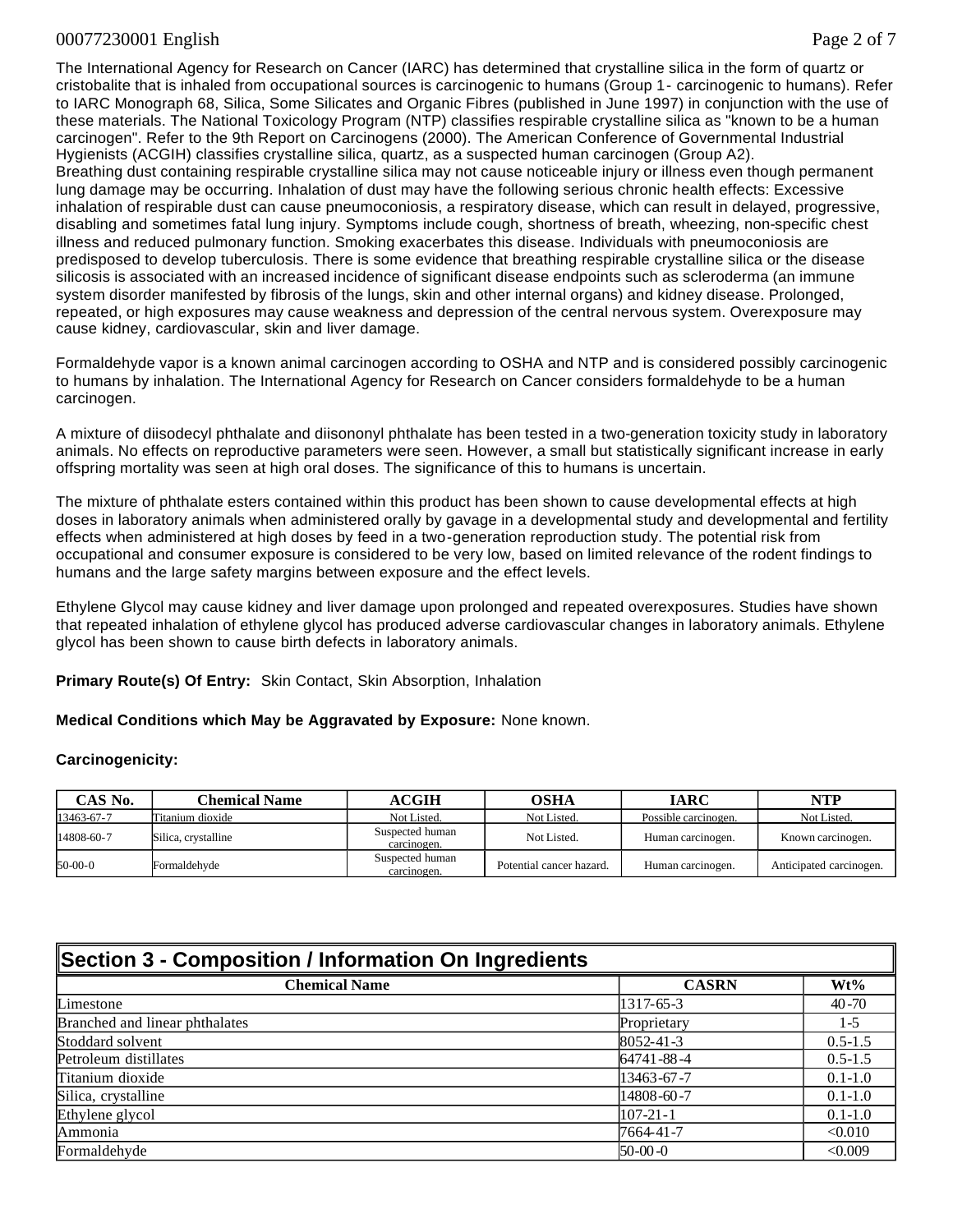## **Section 4 - First Aid Measures**

**First Aid - Eye Contact:** In case of contact, immediately flush eyes with large quantities of water for at least 15 minutes until irritation subsides. Get medical attention immediately.

**First Aid - Skin Contact:** Wash off immediately with soap and plenty of water for at least 15 minutes. Get medical aid if symptoms persist. If skin irritation persists, call a physician. Remove and wash contaminated clothing. In case of contact, immediately flush skin with plenty of water while removing contaminated clothing and shoes.

**First Aid - Inhalation:** If inhaled, remove to fresh air. If breathing is difficult, leave the area to obtain fresh air. If continued breathing difficulty is experienced, get medical attention immediately.

**First Aid - Ingestion:** If swallowed, DO NOT INDUCE VOMITING. Get medical attention immediately. If ingested, drink 2 glasses of water. Immediately see a physician. Never give anything by mouth to an unconscious person.

**Note to Physician:** None.

**COMMENTS:** If over-exposure occurs, call your poison control center at 1 -800-222-1222.

## **Section 5 - Fire Fighting Measures**

**Extinguishing Media:** Carbon Dioxide, Dry Chemical, Foam, Water Fog

**Unusual Fire And Explosion Hazards:** No special protective measures against fire required.

**Special Firefighting Procedures:** Wear self-contained breathing apparatus pressure-demand (NIOSH approved or equivalent) and full protective gear. Use water spray to cool exposed surfaces.

### **Section 6 - Accidental Release Measures**

**Steps To Be Taken If Material Is Released Or Spilled:** Wear proper protective equipment as specified in Section 8. Use absorbent material or scrape up dried material and place in container.

## **Section 7 - Handling And Storage**

**Handling:** KEEP OUT OF REACH OF CHILDREN! DO NOT TAKE INTERNALLY. Avoid breathing vapor and contact with eyes, skin and clothing. Use only with adequate ventilation. Open all windows and doors or use other means to ensure cross-ventilation and fresh air entry during application and drying. Odor is not an adequate warning for hazardous conditions. Wash thoroughly after handling.

**Storage:** Do not store at temperatures above 120 degrees F. Store containers away from excessive heat and freezing. Close container after each use. Store away from caustics and oxidizers.

| Section 8 - Exposure Controls / Personal Protection |                |                  |                   |                   |                                    |                  |                  |                 |
|-----------------------------------------------------|----------------|------------------|-------------------|-------------------|------------------------------------|------------------|------------------|-----------------|
| <b>Chemical Name</b>                                | <b>CASRN</b>   | <b>ACGIH TWA</b> | <b>ACGIH STEL</b> | <b>ACGIH CEIL</b> | <b>OSHA TWA</b>                    | <b>OSHA STEL</b> | <b>OSHA CEIL</b> | <b>Skin</b>     |
| Limestone                                           | 1317-65-3      | 10 MGM3          | N.E.              | N.E.              | 5 MGM3<br>(respirable<br>fraction) | N.E.             | N.E.             | No <sub>1</sub> |
| Branched and linear phthalates                      | Proprietary    | N.E.             | N.E.              | N.E.              | N.E.                               | N.E.             | N.E.             | No              |
| Stoddard solvent                                    | 8052-41-3      | 100 PPM          | N.E.              | N.E.              | <b>500 PPM</b>                     | N.E.             | N.E.             | No              |
| Petroleum distillates                               | 64741-88-4     | N.E.             | N.E.              | N.E.              | 500 PPM                            | N.E.             | N.E.             | No              |
| Titanium dioxide                                    | 13463-67-7     | 10 MGM3          | N.E.              | N.E.              | 15 MGM3                            | N.E.             | N.E.             | No              |
| Silica, crystalline                                 | 14808-60-7     | 0.05 MGM3        | N.E.              | N.E.              | $10/(%SiO2 + 2)$<br>MGM3           | N.E.             | N.E.             | No              |
| Ethylene glycol                                     | $107 - 21 - 1$ | N.E.             | N.E.              | 100 MGM3          | N.E.                               | N.E.             | N.E.             | No              |
|                                                     |                |                  |                   |                   |                                    |                  |                  |                 |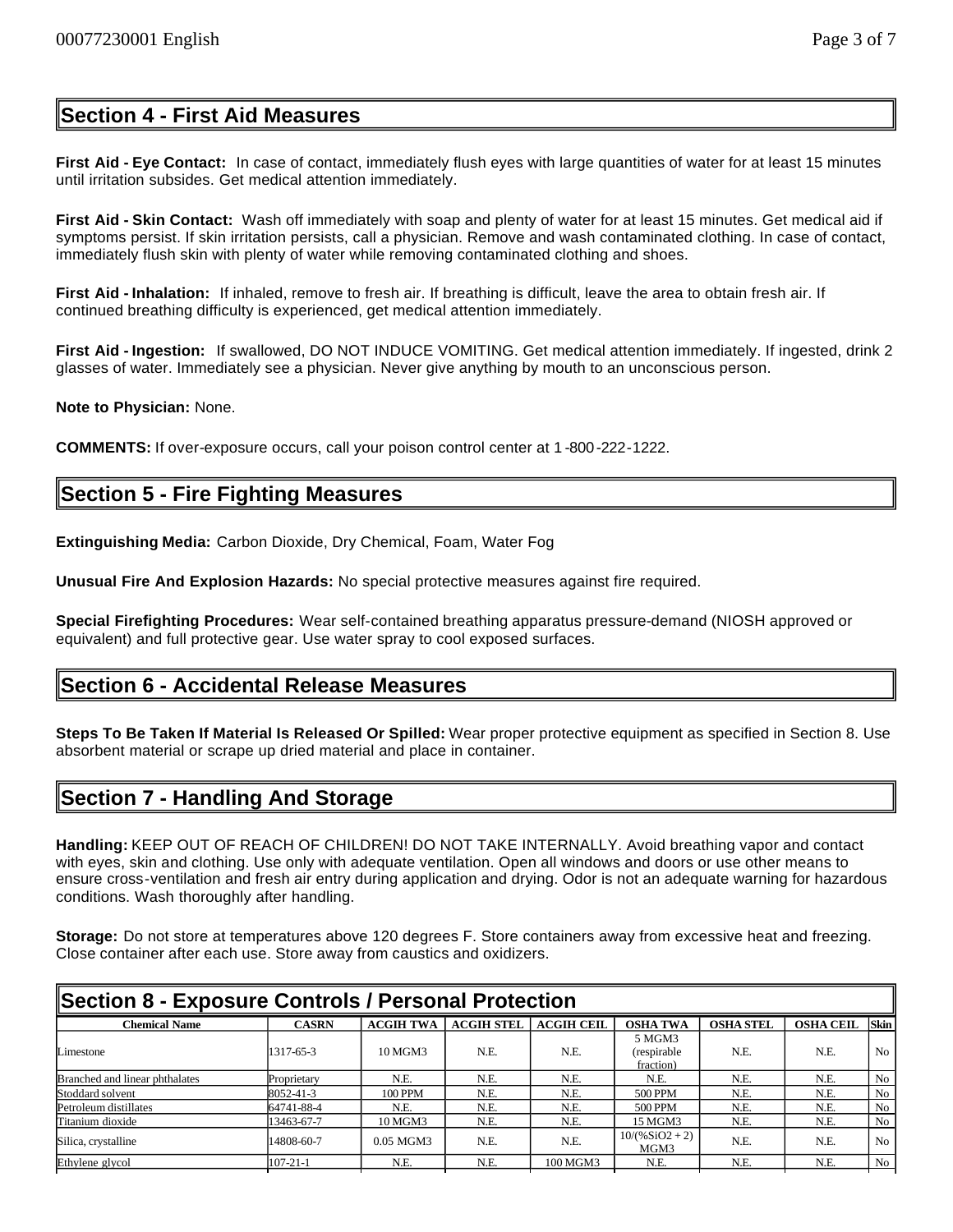| 00077230001 English | Page 4 of 7 |
|---------------------|-------------|
|                     |             |

| Ammonia                                  | /664<br>. .              | 25 PPM    | 35 PPM            | . . <del>. .</del><br>. تـــد               | $50$ DPM<br><b>JULINI</b> | ***  | $\sim$ $-$<br>IX.<br><b>1.L</b> | Nο |
|------------------------------------------|--------------------------|-----------|-------------------|---------------------------------------------|---------------------------|------|---------------------------------|----|
| $\overline{\phantom{0}}$<br>Formaldehyde | 150. QQ<br><u>v-vv-v</u> | T<br>، سـ | $\sim$ . $\sim$ . | DD <sub>N</sub><br>$\sim$<br>I I IVI<br>v.J | $75$ PPM<br>гги<br>υ.     | 'PPM | $\mathbf{v}$<br>N<br>.          | No |

### **Exposure Notes:**

14808-60-7 The 2002 ACGIH Threshold Limit Values for Chemical Substances and Physical Agents lists the median Respirable Particulate Mass (RPM) point for crystalline silica at 4.0 microns in terms of the particle's aerodynamic diameter.

The TLVs for crystalline silica represent the respirable fraction.

OSHA PEL TWA for Quartz is calculated using the following formula: 10 mg/m3/(% SiO2 + 2). Both concentration and percent quartz for the application of this limit are to be determined from the fraction passing a size selector with the following characteristics.

| Aerodynamic diameter (unit density sphere)    Percent passing selector |  |
|------------------------------------------------------------------------|--|
|                                                                        |  |
|                                                                        |  |
|                                                                        |  |
|                                                                        |  |
|                                                                        |  |

50-00-0 Formaldehyde is a specially regulated substance for which an OSHA chemical-specific exposure standard exits. Detailed information regarding this substance may be found in 29 CFR 1910.1048. Medical surveillance information regarding this substance may be found in Appendix C to 29 CFR 1910.1048.

107-13-1 Acrylonitrile is a specially regulated substance for which an OSHA chemical-specific exposure standard exits. Detailed information regarding this substance may be found in 29 CFR 1910.1045. Medical surveillance information regarding this substance may be found in Appendix C to 29 CFR 1910.1045.

**Precautionary Measures:** Contact lenses pose a special hazard; soft lenses may absorb and all lenses concentrate irritants.

**Engineering Controls:** Good general ventilation should be sufficient to control airborne levels. Ensure adequate ventilation, especially in confined areas. Local ventilation of emission sources may be necessary to maintain ambient concentrations below recommended exposure limits.

**Respiratory Protection:** In case of insufficient ventilation, wear suitable respiratory equipment. A NIOSH-approved air purifying respirator with an organic vapor cartridge or canister may be necessary under certain circumstances where airborne concentrations are expected to exceed exposure limits. A respiratory protection program that meets the OSHA 1910.134 and ANSI Z88.2 requirements must be followed whenever workplace conditions warrant a respirator's use. National Institute for Occupational Safety and Health (NIOSH) has recommended that the permissible exposure limit be changed to 50 micrograms respirable free silica per cubic meter of air (0.05 mg/m3) as determined by a full shift sample up to 10-hour work shift.

**Skin Protection:** Rubber gloves. Natural rubber, butyl rubber and polyvinyl chloride gloves are not suitable protection against the phthalates contained within this product; neoprene is recommended.

**Eye Protection:** Goggles or safety glasses with side shields.

**Other protective equipment:** Not required under normal use.

**Hygienic Practices:** Wash hands before breaks and at the end of workday. Remove and wash contaminated clothing before re-use.

**Important:** Listed Permissible Exposure Levels (PEL) are from the U.S. Dept. of Labor OSHA Final Rule Limits (CFR 29 1910.1000); these limits may vary between states.

**Note:** An employee's skin exposure to substances having a "YES" in the "SKIN" column in the table above shall be prevented or reduced to the extent necessary under the circumstances through the use of gloves, coveralls, goggles or other appropriate personal protective equipment, engineering controls or work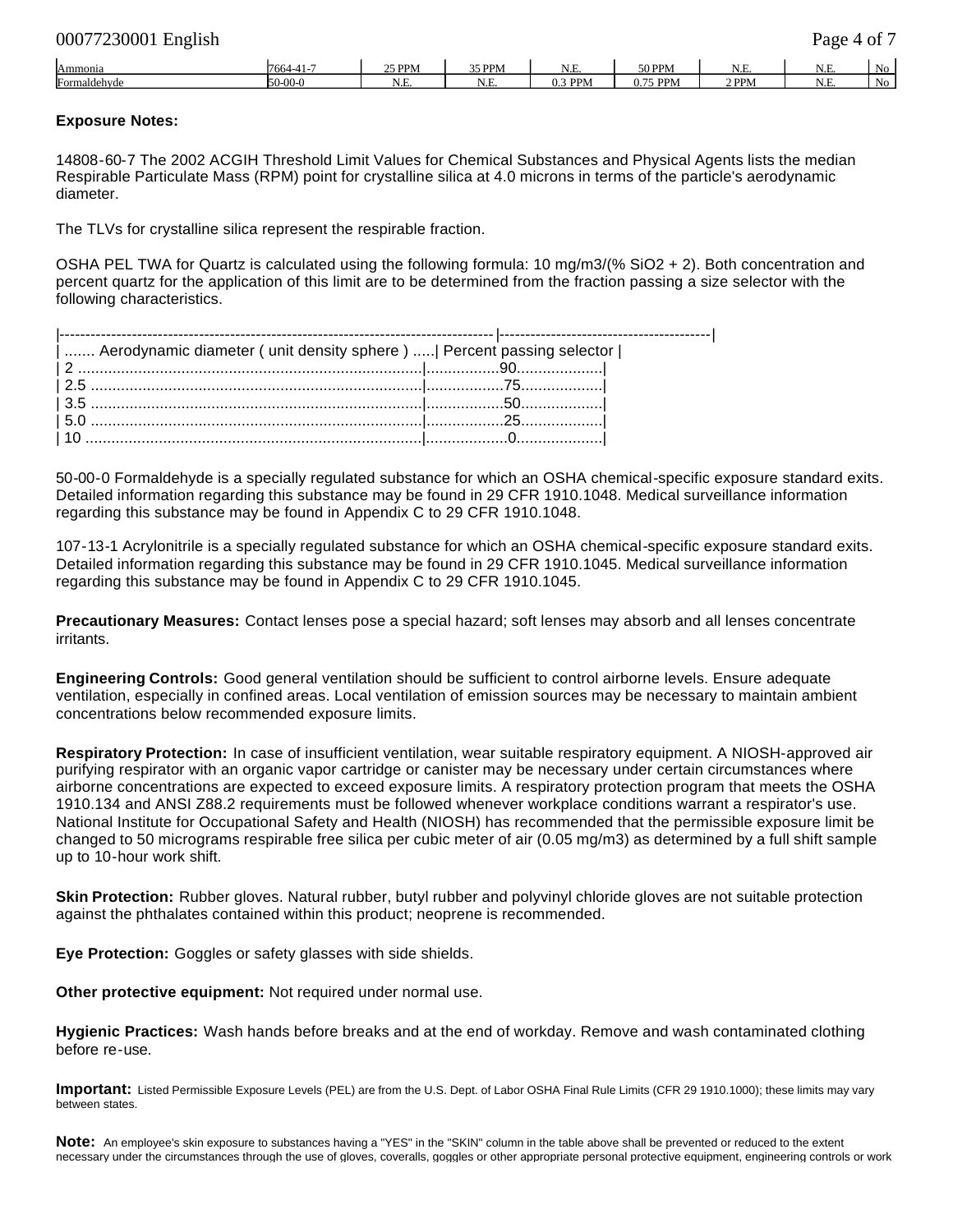practices.

## **Section 9 - Physical And Chemical Properties**

| <b>Boiling Range:</b>  | 210 - 220 F              |
|------------------------|--------------------------|
| Odor:                  | Very Slight Ammonia      |
| Color:                 | Colored                  |
| Solubility in H2O:     | Not Established          |
| <b>Freeze Point:</b>   | Not Established          |
| <b>Vapor Pressure:</b> | Not Established          |
| <b>Physical State:</b> | Paste                    |
| Flash Point, F:        | Greater than 200 degrees |
|                        | Fahrenheit               |
|                        |                          |

**Vapor Density: Heavier Than Air Odor Threshold: Not Established Specific Gravity:** 1.7 **Viscosity: Not Established Flammability:** Non-Flammable **Method:** (Seta Closed Cup)

**Evaporation Rate:** Slower Than n-Butyl Acetate **pH: Between 7.0 and 12.0** 

**Lower Explosive Limit, %:** Not Established **Upper Explosive Limit, %:**Not Established

When reported, vapor pressure of this product has been calculated theoretically based on its constituent makeup and has not been determined experimentally.

(See section 16 for abbreviation legend)

## **Section 10 - Stability And Reactivity**

**Conditions To Avoid:** Excessive heat and freezing.

**Incompatibility:** Incompatible with strong bases and oxidizing agents.

**Hazardous Decomposition Products:** Normal decomposition products, i.e., COx, NOx.

**Hazardous Polymerization:** Hazardous polymerization will not occur under normal conditions.

**Stability:** Stable under recommended storage conditions.

## **Section 11 - Toxicological Information**

| <b>Product LD50: Not Established</b> |                      | <b>Product LC50: Not Established</b> |                           |  |  |
|--------------------------------------|----------------------|--------------------------------------|---------------------------|--|--|
| <b>CASRN</b>                         | <b>Chemical Name</b> | LD50                                 | <b>LC50</b>               |  |  |
| $107 - 21 - 1$                       | Ethylene glycol      | Rat:4700 mg/kg                       | Rat:10876 mg/kg           |  |  |
| 7664-41-7                            | Ammonia              | -------------                        | Rat:2000 ppm/4 $H$        |  |  |
| $50-00-0$                            | Formaldehyde         | -------------                        | Rat: $203 \text{ mg/m}$ 3 |  |  |

**Significant Data with Possible Relevance to Humans:** This product contains trace amounts of free formaldehyde. OSHA and NTP identify formaldehyde as a potential carcinogen. IARC identifies formaldehyde as a human carcinogen. Formaldehyde has been shown to cause mutations in a variety of in-vitro test systems, the significance of which to humans is unknown. There should be minimal risk when used with ventilation adequate to keep the atmospheric concentration of formaldehyde below the recommended exposure limits.

Maintain adequate ventilation to prevent exposure above current OSHA / ACGIH exposure limits. Workplace monitoring of the air to define formaldehyde exposure levels may be necessary.

In a two-year inhalation study, rats showed carcinogenic effects in the respiratory system at 15 ppm of formaldehyde. Acrylonitrile has been classified by IARC as possibly carcinogenic to humans, by OSHA as carcinogenic and by NTP as reasonably anticipated to be a human carcinogen. This product contains trace amounts of acrylonitrile. It is exempt from the OSHA acrylonitrile standard 29 CFR 1910.1045, paragraph (a) (2) (ii).

## **Section 12 - Ecological Information**

**Ecological Information:** Ecological injuries are not known or expected under normal use.

## **Section 13 - Disposal Information**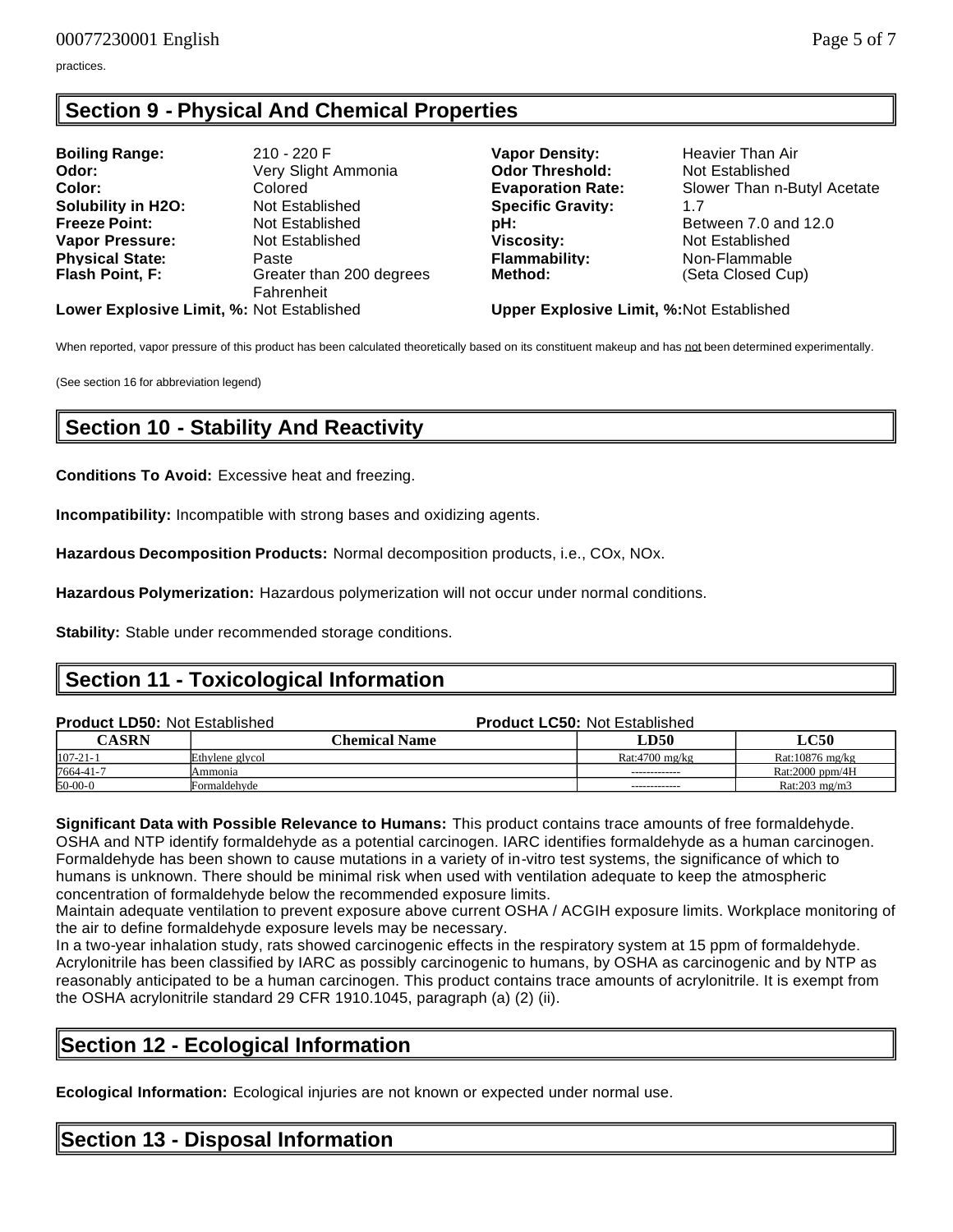### 00077230001 English Page 6 of 7

**Disposal Information:** Dispose of material in accordance with all federal, state and local regulations. State and Local regulations/restrictions are complex and may differ from Federal regulations. Responsibility for proper waste disposal is with the owner of the waste.

### **EPA Waste Code if Discarded (40 CFR Section 261):** None

### **Section 14 - Transportation Information**

| <b>DOT Proper Shipping</b><br>Name: | Not Regulated | <b>Packing Group:</b>    | N.A. |
|-------------------------------------|---------------|--------------------------|------|
| <b>DOT Technical Name:</b>          | N.A.          | <b>Hazard Subclass:</b>  | N.A. |
| <b>DOT Hazard Class:</b>            | N.A.          | <b>DOT UN/NA Number:</b> | N.A. |

Note: The shipping information provided is applicable for domestic ground transport only. Different categorization may apply if shipped via other modes of transportation and/or to non-domestic destinations.

## **Section 15 - Regulatory Information**

#### **CERCLA - SARA Hazard Category:**

This product has been reviewed according to the EPA 'Hazard Categories' promulgated under Sections 311 and 312 of the Superfund Amendment and Reauthorization Act of 1986 (SARA Title III) and is considered, under applicable definitions, to meet the following categories:

Immediate Health Hazard, Chronic Health Hazard

#### **SARA Section 313:**

This product contains the following substances subject to the reporting requirements of Section 313 of Title III of the Superfund Amendment and Reauthorization Act of 1986 and 40 CFR part 372:

None

### **Toxic Substances Control Act:**

All ingredients in this product are either on TSCA inventory list, or otherwise exempt.

This product contains the following chemical substances subject to the reporting requirements of TSCA 12(B) if exported from the United States:

None

#### **New Jersey Right-to-Know:**

The following materials are non-hazardous, but are among the top five components in this product:

| <b>Chemical Name</b>  | <b>CAS Number</b> |
|-----------------------|-------------------|
| Water                 | 7732-18-5         |
| Non-Hazardous Polymer | Proprietary       |
| Acrylic polymer       | Proprietary       |

#### **Pennsylvania Right-to-Know:**

The following non-hazardous ingredients are present in the product at greater than 3%:

| <b>Chemical Name</b> | Number<br>CA N |
|----------------------|----------------|
|                      |                |